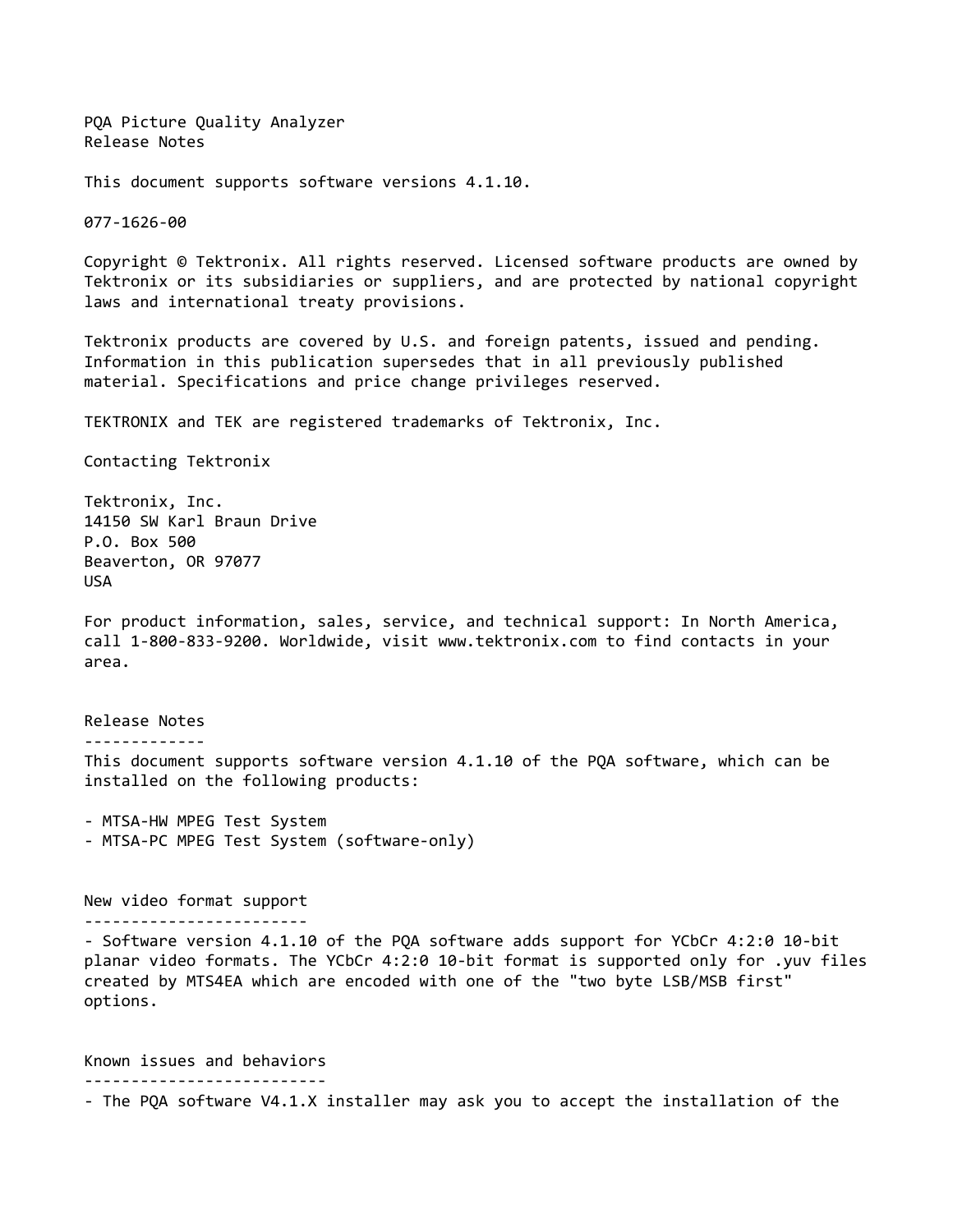DESkey driver. You should always accept the installation even if the driver is already installed on the PC.

- The Contrast and Brightness settings in the Display Settings dialog box (Configure > Display Settings) might not operate correctly in the Overlay View.

- When reviewing the results of display measures calculated using different frame rates, original images are displayed rather than up-sampled interpolations. This can cause the results map to appear temporally advanced, or delayed by up to half a frame when compared to the lower frame rate sequence.

- In the Overlay View, video sequences with different resolutions are not spatially aligned.

- The Standalone Attention Model uses the Reference sequence for dual-ended measurements and the Test sequence for single-ended measurements.

- If the reference and test sequences have different resolutions and the measurement contains the Artifact Detection node but does not contain the View Model node, the system might become unstable. To avoid this situation, Tektronix suggests that when a measurement includes the Artifact Detection node, you ensure that the measurement also includes the View Model node whenever the reference and test sequences have different resolutions.

- The vertical and horizontal resolution for .rgb and .yuv files must be multiples of 4.

- If the reference or test file has a "," (comma) character in its file name, the system might become unstable when the measurement result is recalled in review mode. To avoid this, do not use commas in file names.

Reviewing PQA V3.X measurement result (.csv) files using PQA V4.X -----------------------------------------------------------------

- If you want to use PQA software V4.X to view a measurement result (.csv) file created by PQA software V3.X, you need to first manually edit the Output Temporal ROI start and end frame values in the V3.X results file as follows:

- If the "Start Frame" in "Output Temporal ROI" is greater than zero, increase the value of the "Start Frame" by 1.

- If you adjust the "Start Frame" by 1, then also increase the value of the "End Frame" in "Output Temporal ROI" by 1.

If you do not manually adjust the start and end frame values when viewing measurement results using software 4.X that were created by software V3.X, the Output ROI will be wrong by 1 frame.